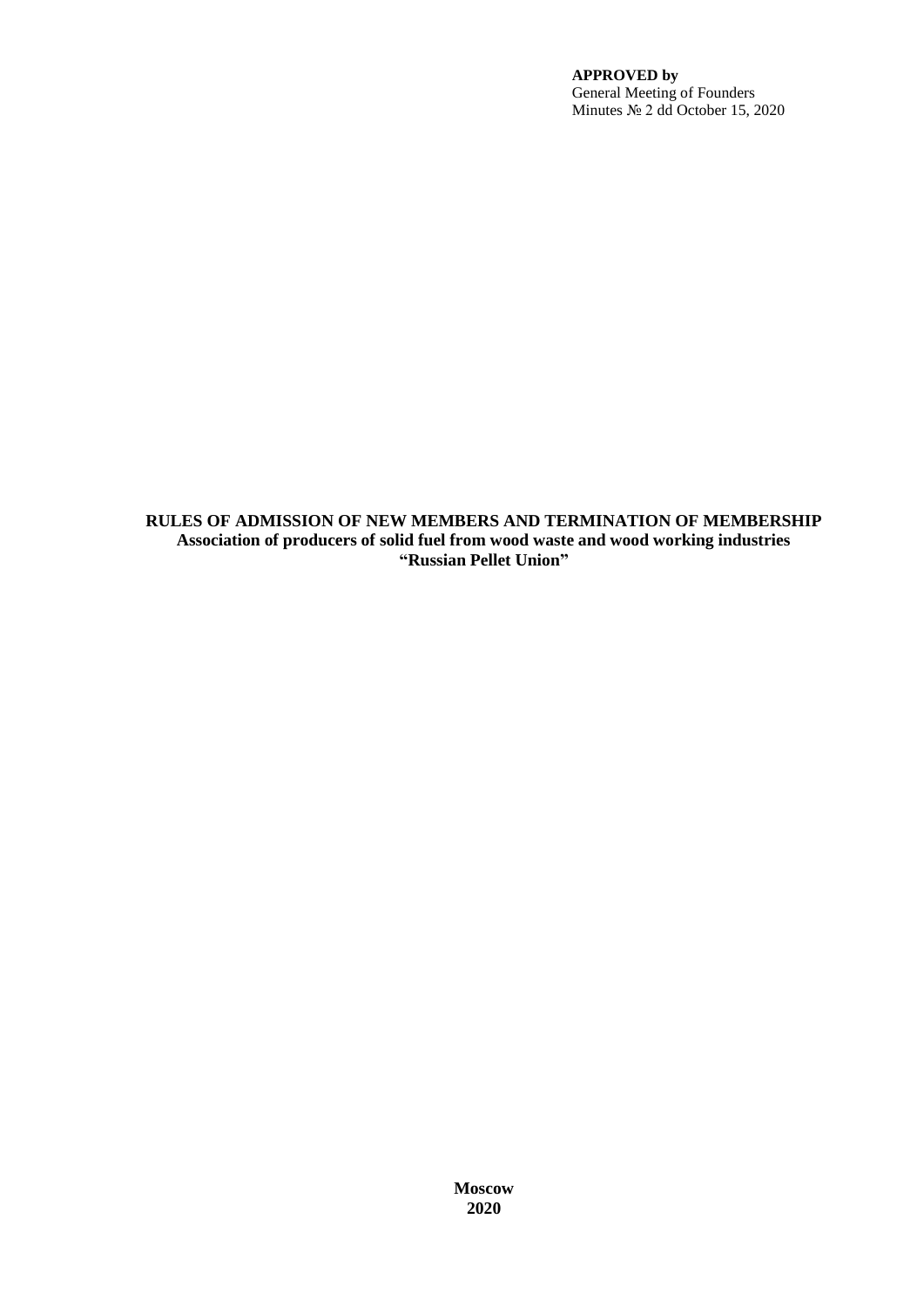## **1. GENERAL TERMS OF ADMISSION OF NEW MEMBERS**

- 1.1. The Rules of admission of new members and termination of membership in the Association of producers of solid fuel from wood waste and wood working industries "Russian Pellet Union" (hereinafter referred to as the Association) was developed according to the Charter of the Association. The Rules establishes the terms and procedure of admission of new members to the Association.
- 1.1. Legal entities or individuals being the subjects of entrepreneurial activity admitted to the Association according to the Charter of the Association and the present Rules (hereinafter referred to as the Members) can be the members of the Association.
- 1.2. Entities whose activity is related to the production of solid fuel from wood waste and wood working industries can be the members of the Association.
- 1.3. The members of the Association shall observe the Charter of the Association and other internal documents of the Association.

# **2. GENERAL TERMS OF TERMINATION OF MEMBERSHIP**

- 2.1. The membership in the Association is terminated in case of:
	- 2.1.1. Voluntary resignation from members of the Association;
	- 2.1.2. Expulsion of a member from members of the Association.
- 2.2. The membership in the Association is terminated since the date of introduction of the corresponding changes in the Register of the members of the Association by the Executive Director.
- 2.3. Since the date of termination of the membership in the Association for such entity (hereinafter referred to as the Ex-member) all rights and obligations are terminated except for the obligations to pay the membership fees, other payments, transfer of the assets of the Association as well as the obligations to compensate the losses incurred to the Association and other obligations incurred before the membership termination.
- 2.4. At termination of the membership in the Association the Ex-members do not obtain any property belonging to the Association or the rights for it. In case of membership termination in the Association the paid entry fees, target contributions and membership fees are not subject to reimbursement.
- 2.5. On the date of receiving of the application of the Member regarding its resigning from the Association or the resolution of the Supervisory Board about the expulsion of the entity from the members of the Association by the Executive Director or any other authorized person of the Association the debt acknowledgment agreement of such entity is composed containing the information about the payment of membership fees, the payments, transfer of the property of the Association as well as the obligation to reimburse the losses incurred to the Association (hereinafter referred to as the Debt acknowledgment agreement). A hard copy of the Debt acknowledgment agreement is sent to the address of the Ex-member of the Association.
- 2.6. In case of membership fees in arrears, other payments, transfer of other property of the Association as well as the obligations to reimburse the losses incurred to the Association, the Ex-member is obliged to pay the available debt according to the Debt acknowledgment agreement during 10 days since the date of its receiving.
- 2.7. In case of non-fulfilment of the obligation specified in the cl. 2.4 of the Rules by the Ex-member, the Association has the right to file a lawsuit to the Arbitration Court of Moscow to cover the debt of membership fees, other payments, transfer of the property of the Association as well as the obligation to reimburse the losses incurred to the Association. The sending of the Debt acknowledgment agreement to the Ex-member according to the cl.2.4 of the Rules will be considered the proper observation of the pre-trial settlement procedure.
- 2.8. When terminating the membership in the Association the Ex-member has the obligations of making entry in the Unified Federal Register of Legal Information on the Facts of Operations of Legal Entities, Individual Entrepreneurs and Other Subjects of Economic Activity about termination of membership in the Association specifying the name of the Ex-member of the Association, its identifiers, contact address for correspondence, name of the Association, its identifiers.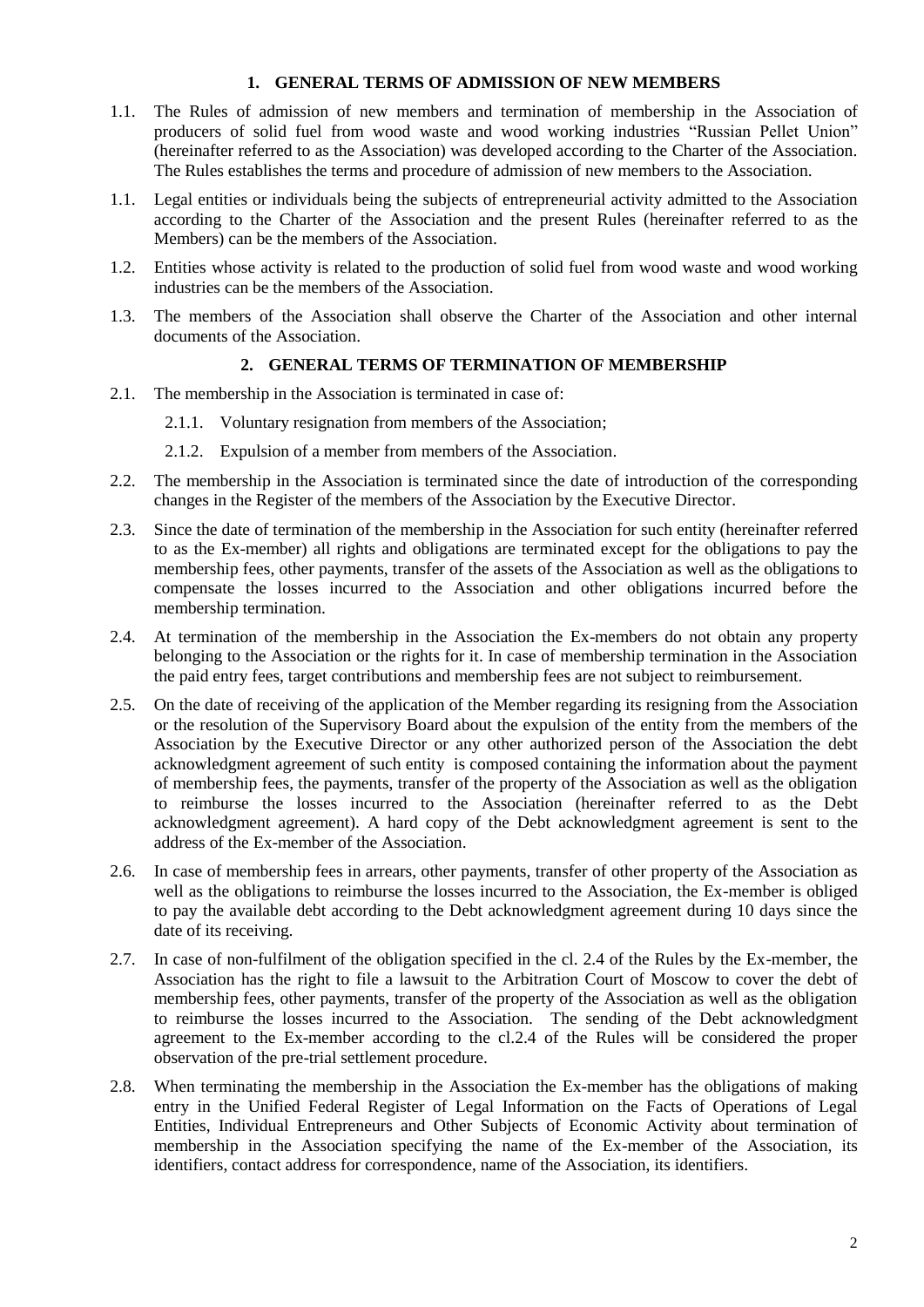#### **3. PROCEDURE OF FILLING AN APPLICATION FOR ADMISSION INTO MEMBERS OF ASSOCIATION**

- 3.1. Legal entities and individuals wishing to become a Member of the Association (hereinafter referred to as the Candidate) are filling an application for admission to the Association according to the form set by the Association (hereinafter referred to as the Application). The following documents shall be attached to the Application:
	- 3.1.1. a form filled in according to the form set by the Association;
	- 3.1.2. a filled form of the representative an individual authorized to participate on behalf of the legal entity in the activity of the Association according to the form set by the Association;
	- 3.1.3. a copy of the document confirming the state registration of the Candidate;
	- 3.1.4. a copy of documents confirming the powers of the representative of the legal entity who signed the Application.
- 3.2. The Application submitted by the Candidate and the attached documents shall be numbered, bound and sealed (if available) and signed by the authorized person.
- 3.3. The Application and the attached documents are sent by the Candidate to the address of the Association to the name of the Executive Director or delivered to the Association by courier.
- 3.4. The Application and the attached documents can be sent by the Candidate to the email of the Association with the following sending of the original of the Application and the attached documents by the method specified in the cl. 2.3 of the Rules.

#### **4. PROCESSING OF APPLICATION FOR ADMISSION INTO ASSOCIATION**

- 4.1. The Executive Director registers the incoming Applications of the Candidates and submits them to the Supervisory Board for making a decision about admission or refusal to admit the candidate into the members of the Association.
- 4.2. The Meetings of the Supervisory Board for considering of the Applications are convened upon their receiving but not later than two months after the registration of the Application.
- 4.3. When the submitted Application and the documents attached to it correspond to the present Rules the Chairman of the Supervisory Board includes the issue of the consideration of such Application into the agenda of the meeting of the Supervisory Board.
- 4.4. During consideration of the Application the Supervisory Board estimates the capability of the Candidate that submitted the Application to promote the achievement of the purposes of the Association.
- 4.5. Following the results of the consideration of the Application the Supervisory Board makes a decision of admission of the Candidate into the members of the Association or of the refusal to admit the Candidate unto the members of the Association.
- 4.6. During five days since the date of meeting of the Supervisory Board of the Association that considered the Application, the data of the decision made are sent to the Candidate to the address specified in the form.

#### **5. ACQUISITION OF STATUS OF MEMBER OF ASSOCIATION**

- 5.1. During fourteen days since the date of execution of the minutes of the Supervisory Board's resolution regarding the admission of the Candidate into the members of the Association the Candidate shall pay the entry fee and membership fee.
- 5.2. Candidate becomes the Members of the Association since the date of execution of the obligations specified in the cl.5.1 of the Rules.
- 5.3. The Members admitted to the Association gets the right to enter the data of the membership in the Association into the Unified Federal Register of Legal Information on the Facts of Operations of Legal Entities, Individual Entrepreneurs and Other Subjects of Economic Activity, specifying the name of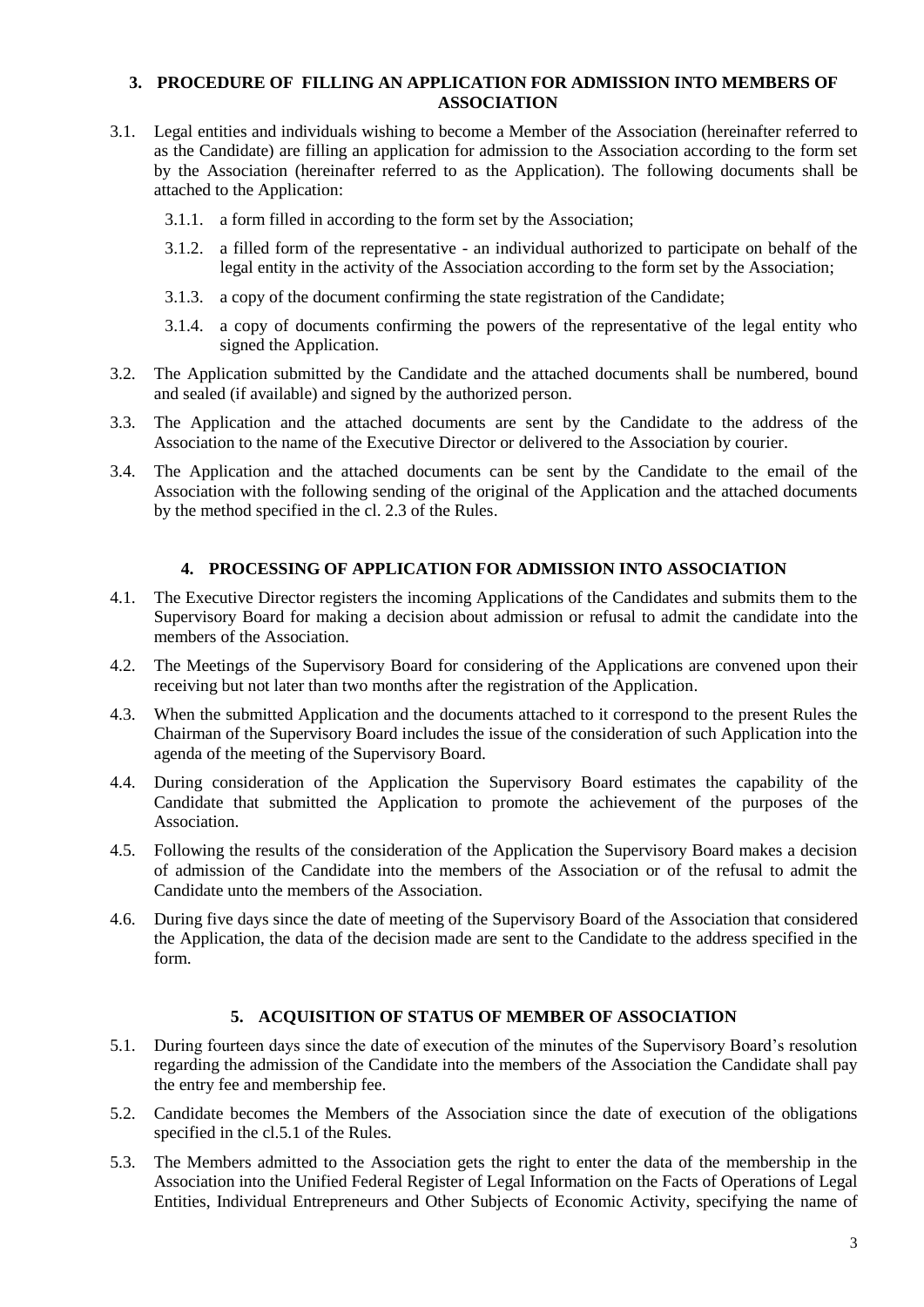the Member of the Association, its identifiers, contact address for correspondence with the Member of Association, name of the Association, its identifiers, types of activity that can be performed due to the participation in such Association.

5.4. The Association has the right to use the company name, logo, trademark, other intellectual property items of the Applicant at the official site of the Association for the informational purposes.

## **6. VOLUNTARY TERMINATION OF MEMBERSHIP IN ASSOCIATION**

- 6.1. A Member of the Association wishing to terminate its membership in the Association is sending a corresponding letter of application to the address of the Association to the name of the Executive Director or is delivering the Application to the Association by courier.
- 6.2. On the date of receiving of the Application about the termination the Executive Director makes changes in the Register of the members of the Association and sends the corresponding notification to the address of the Ex-member.

## **7. EXPULSION FROM MEMBERS OF ASSOCIATION**

- 7.1. The issue of expulsion of the Member of the Association from the Association is processed by the Supervisory Board of the Association on the base of the received recommendations of the Disciplinary Committee by the Chairman of the Supervisory Board regarding the expulsion of the entity from the members of the Association (hereinafter referred to as – Recommendations on expulsion)
- 7.2. A member of the Association can be expulsed from the members of the Association upon one of the following grounds:
	- 7.2.1. repeated violation of the obligations provided by the Charter including the non-payment of the membership fees;
	- 7.2.2. violation of the provisions of the Charter, standards and rules, other internal documents of the Association;
	- 7.2.3. non-fulfilment of the resolutions of the bodies of the Association made within their competence;
	- 7.2.4. conducting of the activity that makes material damage to the Association and/or its business reputation;
	- 7.2.5. non-participation in the activity of the Association.
- 7.3. During 30 days since the date of receiving of the Recommendations on expulsion the Chairman of the Supervisory Board of the Association convenes the meeting of the Supervisory Board for processing of such recommendations.
- 7.4. The information of the date, time, place of meeting of the Supervisory Board of the Association for processing of the Recommendations on expulsion are sent in advance to the emails of a Member of the Association. The Member of the Association has the right to be present and give explanations at the meeting of the Supervisory Board of the Association for processing the Recommendations on expulsion.
- 7.5. During the processing of the Recommendations on expulsion the Supervisory Board considers the objections of the Members, estimates the further possibility of the Member to promote the implementation of the object of activity of the Association.
- 7.6. During five days since the date of meeting of the Supervisory Board of the Association that processed the Recommendations on expulsion, the data of the decision made are sent to the corresponding entity to its email specified in the application form
- 7.7. The resolution of the Supervisory Board regarding the expulsion of the entity from the members of the Association is sent to the Executive Director who makes corresponding changes in the Register of the members of the Association.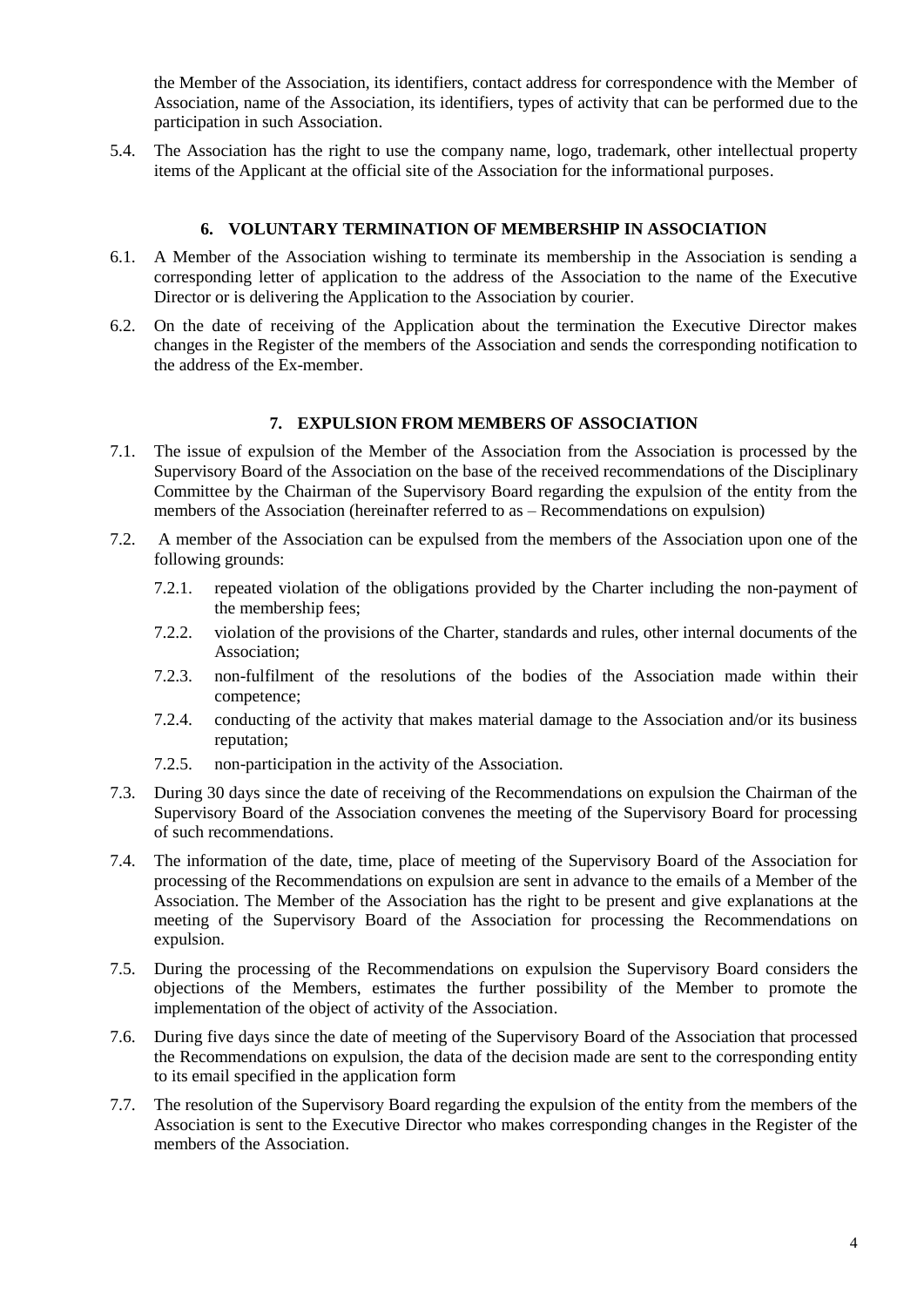#### **8. REGISTER OF MEMBERS OF ASSOCIATION**

- 8.1. The Executive Director of the Association keeps the Register of the members of the Association (hereinafter referred to as the Register of members) according to the form attached to the present Rules.
- 8.2. The Register of the members contains the systematized information about the Members of the Association as well as the data of the entities who terminated its membership in the Association.
- 8.3. The data of the Member admitted to the Association are subject to the registration in the Register immediately after execution of the obligations provided by the cl.4.1 of the Rules by such Member.
- 8.4. A Member of the Association acquire all the rights and begin to bear responsibilities provided by the Charter of the Association and other internal documents of the Association since the date of registration of its data in the Register of members.
- 8.5. A Member is obliged to inform the Association in a written form or by sending an electronic document about changes of the information about it contained in the Register of members during three business days since the date when such changes occurred.

# **9. LIST OF APPENDICES**

- 9.1. Application form of a Candidate;
- 9.2. Inquiry form of an Applicant;
- 9.3. Inquiry form of a representative an individual authorized to participate in the activity of the Association on behalf of the legal entity;
- 9.4. Register form of the members of the Association.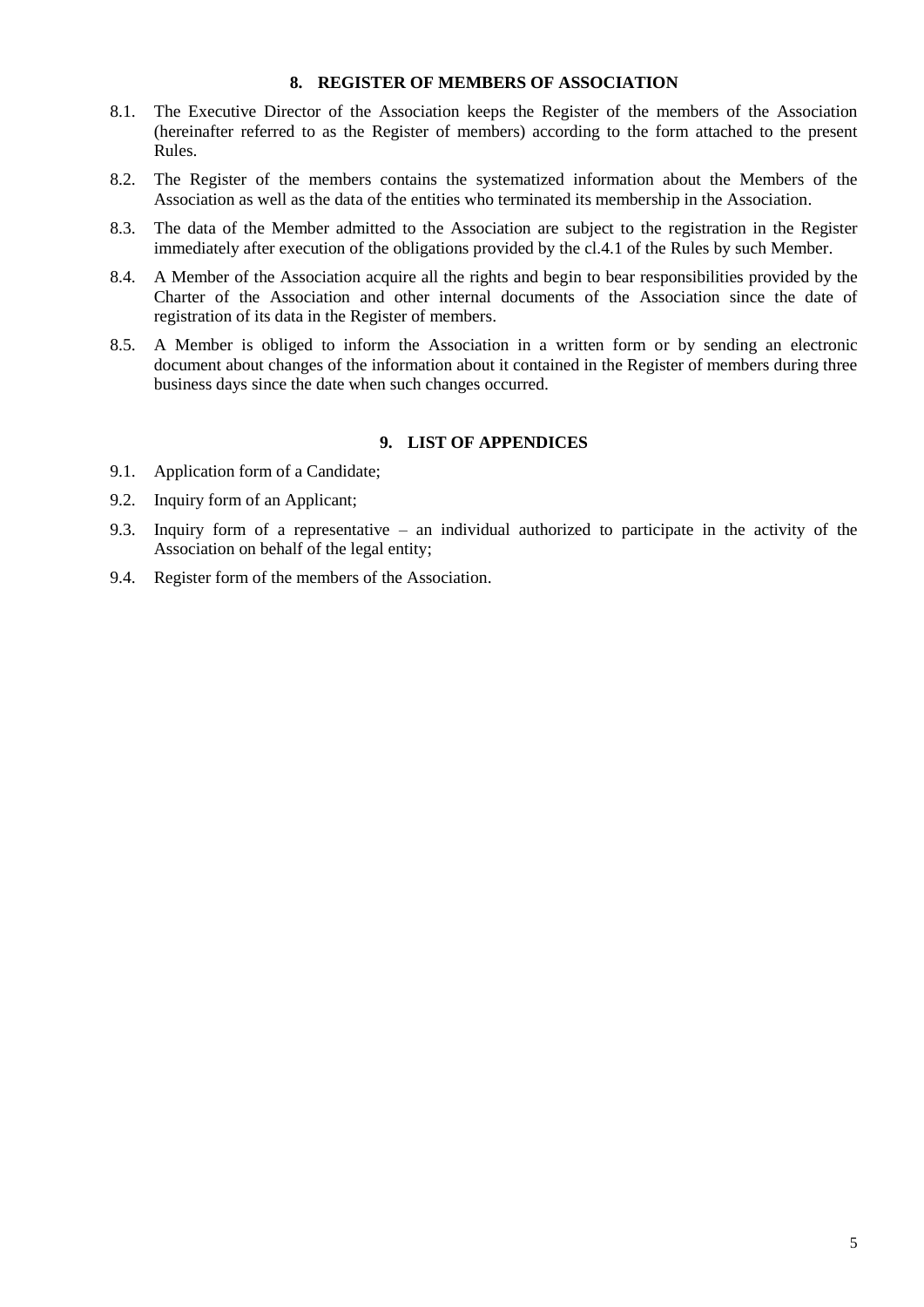TO the Association of producers of solid fuel from wood waste and wood working industries "Russian Pellet Union"

# **APPLICATION For admission into the members of the Association "Russian Pellet Union"**

| (full and short name of applicant)                                                |                                                                                                                                                                                                                                   |  |  |  |  |  |  |
|-----------------------------------------------------------------------------------|-----------------------------------------------------------------------------------------------------------------------------------------------------------------------------------------------------------------------------------|--|--|--|--|--|--|
| in the person of<br><i>(position)</i>                                             | (Name, surname)                                                                                                                                                                                                                   |  |  |  |  |  |  |
|                                                                                   | Association "RUSSIAN PELLET UNON" (hereinafter referred to as the Association).                                                                                                                                                   |  |  |  |  |  |  |
| purposes of the Association.                                                      | The Applicant is familiarized with the Charter of the Association and is obliged to fulfill the requirements of<br>the Charter and other internal documents of the Association, to promote by its activity the achievement of the |  |  |  |  |  |  |
| reliability of these data.                                                        | The Applicant is informed that the data it specified in the application forms attached to the present<br>application are subjected to registration in the Register of members of the Association and confirms the                 |  |  |  |  |  |  |
| The Applicant agrees to data processing specified by it in the application forms. |                                                                                                                                                                                                                                   |  |  |  |  |  |  |

Enclosed: 1. Application of an applicant;

- 2. Application of a representative an individual authorized to participate in the activity of the Association on behalf of the applicant;
- 3. A copy of certificate of state registration of the applicant;
- 4. A copy of documents confirming the powers of the representative of the legal entity who signed the Application.

 $\frac{a_{\ell_1} \cdot a_{\ell_2} \cdot a_{\ell_3} \cdot a_{\ell_4} \cdot a_{\ell_5} \cdot a_{\ell_6} \cdot a_{\ell_7} \cdot a_{\ell_7} \cdot a_{\ell_7} \cdot a_{\ell_7} \cdot a_{\ell_7} \cdot a_{\ell_7} \cdot a_{\ell_7} \cdot a_{\ell_7} \cdot a_{\ell_7} \cdot a_{\ell_7} \cdot a_{\ell_7} \cdot a_{\ell_7} \cdot a_{\ell_7} \cdot a_{\ell_7} \cdot a_{\ell_7} \cdot a_{\ell_7} \cdot a_{\ell_7} \cdot a_{\ell_7} \cdot a$ 

Seal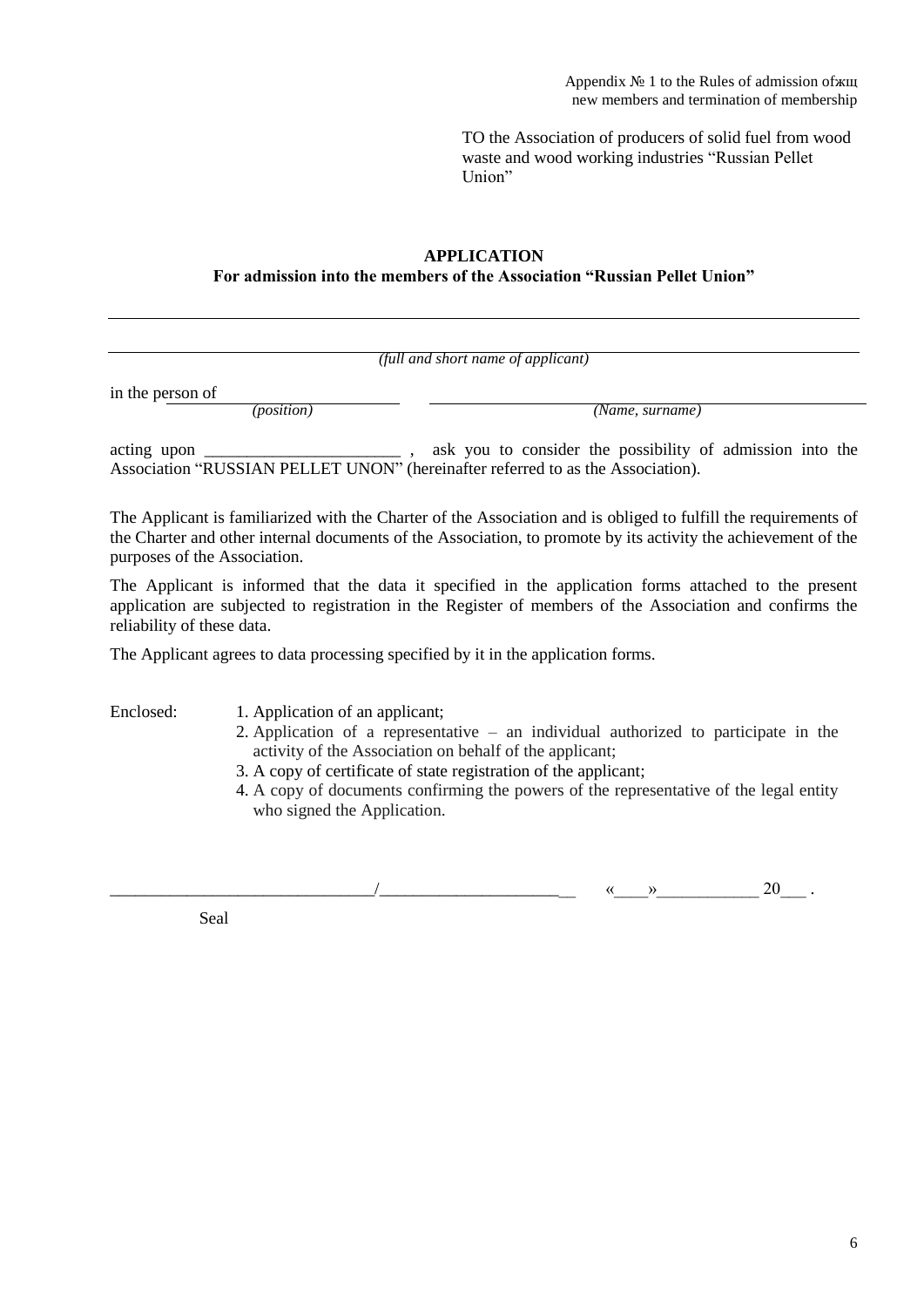# **INQUIRY FORM OF APPLICANT**

| Full and short name           |                           |
|-------------------------------|---------------------------|
| TIN/RRC                       |                           |
| <b>OGRN</b>                   |                           |
| Location (legal address)      |                           |
| Address for<br>correspondence | The same as legal address |
| E-mail                        |                           |
| Telephone/fax                 |                           |
| <b>BIK</b>                    |                           |
| <b>Bank</b>                   |                           |
| Settlement account            |                           |
| Correspondent account         |                           |

\_\_\_\_\_\_\_\_\_\_\_\_\_\_\_\_\_\_\_\_\_\_\_\_\_\_\_\_\_\_\_/\_\_\_\_\_\_\_\_\_\_\_\_\_\_\_\_\_\_\_\_\_\_\_ «\_\_\_\_»\_\_\_\_\_\_\_\_\_\_\_\_ 20\_\_\_ .

Seal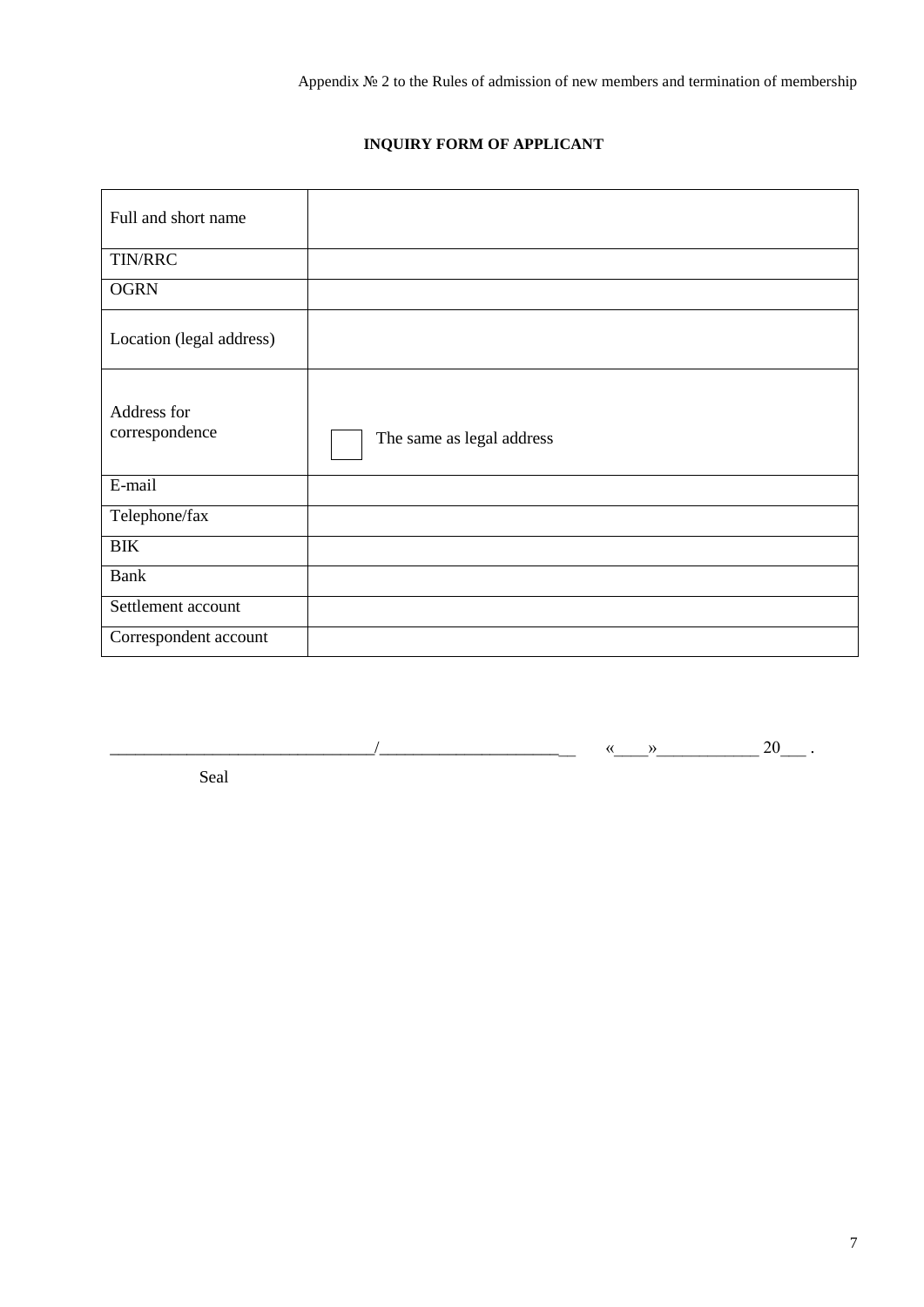Appendix № 3 to the Rules of admission of new members and termination of membership

# **INQUIRY FORM**

## **Of representative – an individual authorize to participate in the activity of the Association on behalf of the**

| Name, Surname             |  |
|---------------------------|--|
| Position                  |  |
| Telephone                 |  |
| E-mail                    |  |
| Address                   |  |
| Passport (series, $N_2$ ) |  |

 $I,$ 

*(Name of the representative – an individual)*

admit to participate on behalf of the applicant \_\_\_\_\_\_\_\_\_\_\_\_\_\_\_\_\_\_\_\_\_\_\_\_\_\_\_\_\_\_\_\_\_\_\_\_\_\_\_\_\_\_\_\_\_\_\_\_

*(name of applicant)*

in the activity of the Association "Russian Pellet Union" and give my consent for personal data processing.

 $\overline{\phantom{a}0}$  /  $\overline{\phantom{a}0}$  , which are  $\overline{\phantom{a}0}$  .